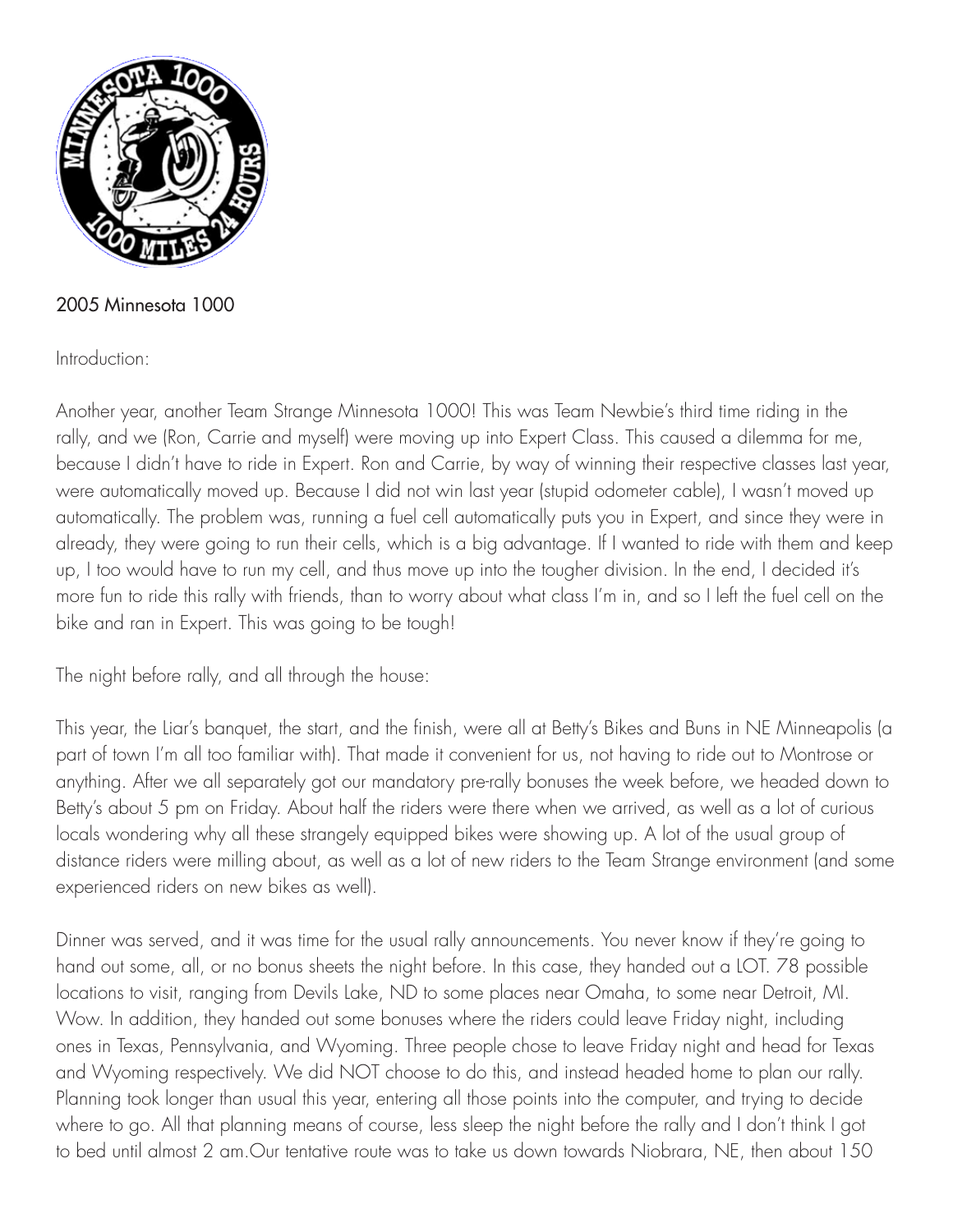miles SE of Omaha, and then back up I-35 through Des Moines back to Minneapolis - about 1300 miles no problem!

Gentlemen (and Ladies), start your engines!

We got up Saturday morning and headed down to Betty's, along with Bob 498 Johnson and Bill Rufenacht, who stayed with Ron and Carrie the night before. The day was already starting to get hot, and if we rode our planned route, it was only going to get hotter. They handed out the additional bonus sheet, which included some points for combining some of the previous bonuses, as well as the sleep bonus, which varied in points depending on when you took it, from 1000 to 1500 points. We altered our route slightly, based on taking the 1500 point sleep bonus, because unlike last year, we couldn't make up that many points in the three hours required for the bonus. This cut our route back to about 1100 miles, which is easily doable in 21 hours (including the 3 for the sleep bonus, in which you can't ride).

We headed out for Mankato, to look for a plaque of a Buffalo, and saw Metallic Waste leaving as we arrived. Then it was a quick trip to New Ulm to visit polka legend "Whoopie John's" grave site. After that, we continued southwest to visit the Jeffers Petroglyphs (I should go back there and see what it's all about), and Pipestone National Monument. No problem there. Along the way we picked up our "John 3:16" bonus, collected by spelling out the words. We used a John Deere sign, the "16" from highway 169, and a "3" from another sign. We crossed into South Dakota, to visit the Randy Scott memorial. If you didn't know, Randy Scott was the motorcyclist killed by former S.D. Congressman, Governor, and generally sleazy human being and politician, Bill Janklow. The memorial is at the intersection where he was killed, and it's a very somber place. It was however, the site of the funniest thing I've ever seen on any rally - it's unfortunate it had to be at such a sad place, which takes away some from the humor.

We pulled up to the intersection, to see Team Strange founder Eddie James already there. Eddie was running the rally on a Yamaha XS400, just like my first bike (good luck getting over 65 mph on the freeway without the bike falling apart). When we pulled up, he was at the monument, flailing in the wind trying to attach his rally flag to the pole with a cargo net with no luck at all. (Eddie's run the Iron Butt rally several times hasn't he heard of duct tape?) When we walked up, he was swearing and screaming "I've been here ten mother\*\*\*\*\*\*\* minutes trying to take a picture of this flag!" He was obviously flustered, his bike was running poorly, and Ron had mercy on him and took the bonus picture for him (but not before taking some shots of the temper tantrum that preceded it). Eddie caught us on the way out to I-29, (resulting in another great photo of him hunched over his tank on the freeway, his riding suit billowing like a big balloon), after which we stopped for gas in Sioux Falls. We saw him again at a gas station down the road, fiddling with his bike, and we headed for Niobrara, NE, home of Arlene Liska.

After a short detour for construction, we arrived at the Two Rivers Saloon to get our photo taken with Arlene, who has traveled around the world by motorcycle, and has stories you wouldn't believe. To our amazement, Eddie had beat us there (does that thing have wings?), and there were already ten or so bikes waiting. The bonus was available from 6-8 pm, and we arrived at 5:50, so we had to wait ten minutes. After another ten waiting to get our photo with Arlene, and a little longer talking to riders (and cooling off from the heat)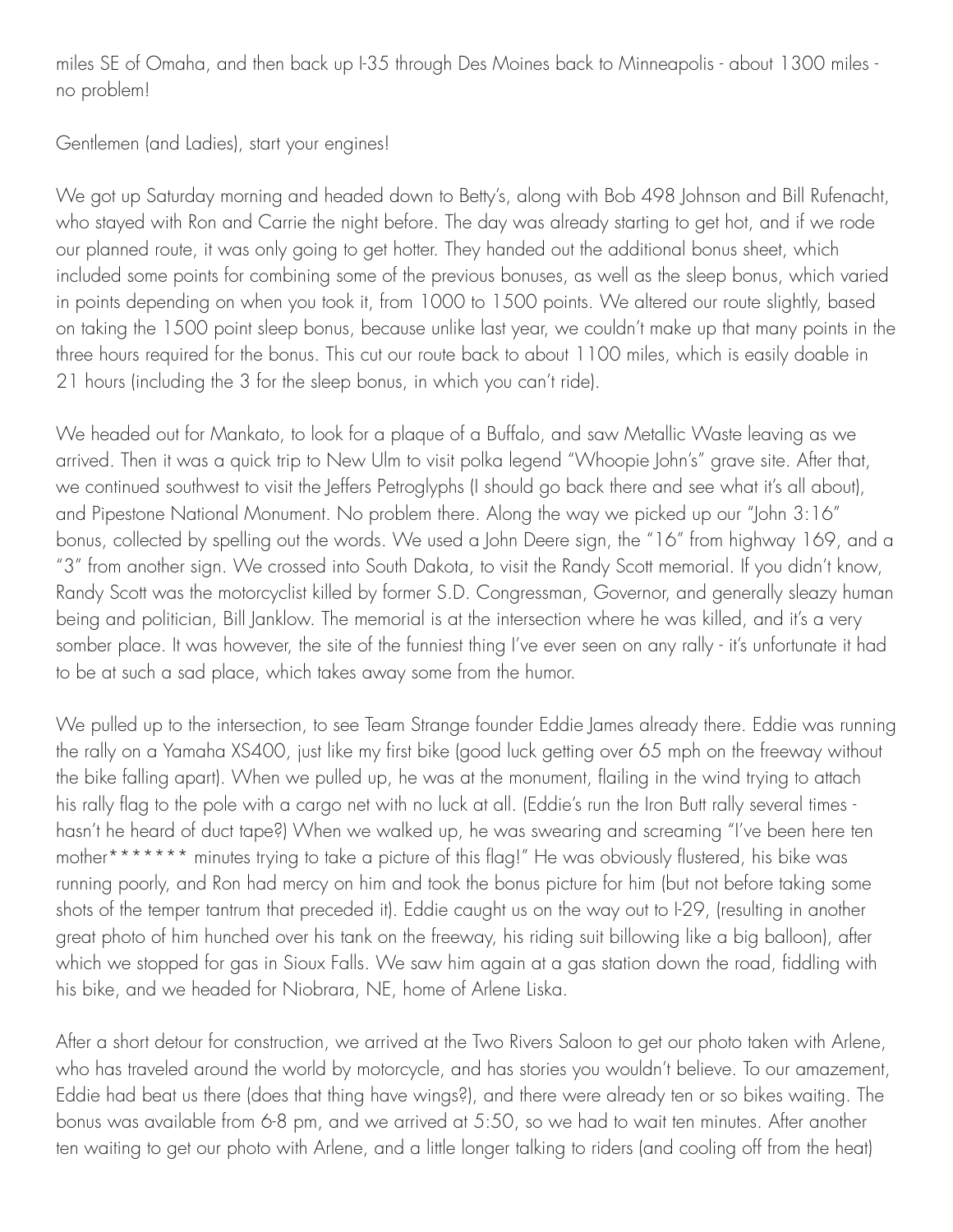we were on our way. It was tempting to just stay there and drink Fat Tire all night, but we resisted and hit the road.

## Into the night:

Our next bonus was a long way off, in Climax, IA (don't look for it on a map…). We had a quick gas stop and we rode on through Omaha into the night. I can't believe how many casinos there are in the Omaha area. It looks like a mini-Vegas at night! We headed into Iowa to look for the bonus. We had a good idea from the description and location, that we'd be on a gravel road. For the millionth time, I HATE RIDING ON GRAVEL ROADS. Sure enough, that was the case. It was ugly stuff too - big rocks and stuff. As we neared the church, we came across the local party spot, where a bunch of kids were drinking beer on a bridge. Great I thought, all we need is the local juvenile delinquents causing trouble in the middle of nowhere. Then, to make things worse, a bunch of dogs came running out from behind the church! Well, the dogs were friendly, and the kids were too busy doing whatever to investigate us, so we took our photos, changed into some warmer clothes, and left. As we were leaving, another rider showed up on a BMW with a yellow Aerostich suit - wonder who that is?

We got off the gravel without incident and headed for the town of Villisca, IA, about 20 miles away. When we pulled into town, we had to get a year off a building where an axe murder occurred. Nothing like looking for axe murders at 1 am... At this point, we were paid a visit by the local law enforcement officer, who naturally was wondering what we were doing walking around town at that hour. I told him we were on a scavenger hunt, and that we needed the date a building was built. We found it, and were about to leave, when Ron leaned into his car and said "Is this the craziest thing you've ever seen?" I thought the cop might think we were deranged at that point and haul us in…but he didn't.

We headed northeast again towards the freeway, but we had another stop. This time it was a obelisk marking the spot where some Mormon settlers visited Iowa. We had a feeling it would involve more gravel, but we had no idea what was in store. Sure enough, we turned down the road, and it was the same big rocks we'd had before. I hung further back, as it was so dusty I couldn't see the road from what Ron and Carrie were kicking up behind them. Finally, we came to a fork, where the sign said "Minimum Maintenance Road." Uh oh. We didn't know what to expect, but it looked fairly hard packed, so we started down the road, looking for the monument (or at least some evidence of bikes before us). The going was good at first, until we encountered a bunch of washed out areas. Ron came on the CB with a garbled scream, and nothing else. Had he gone down? Hit a deer? Done a motocross jump off a cliff on the Goldwing? Turns out he'd hit a patch of really soft sand and started to wobble. I was concerned, but compared to the big rocks we were on before, I didn't think it was so bad.

There was no sign of the monument, but we did come to a small park. Figuring that the monument was nearby, we pulled over. There was no monument in sight, but we pulled out the flashlights, and headed down a path into the woods. Sure enough, there it was. We got our information and headed out the opposite way we came in. As we were leaving, we passed the same rider with the yellow 'stich. Was he following us? Of course the way out was much shorter and easier than the way in - why do we always take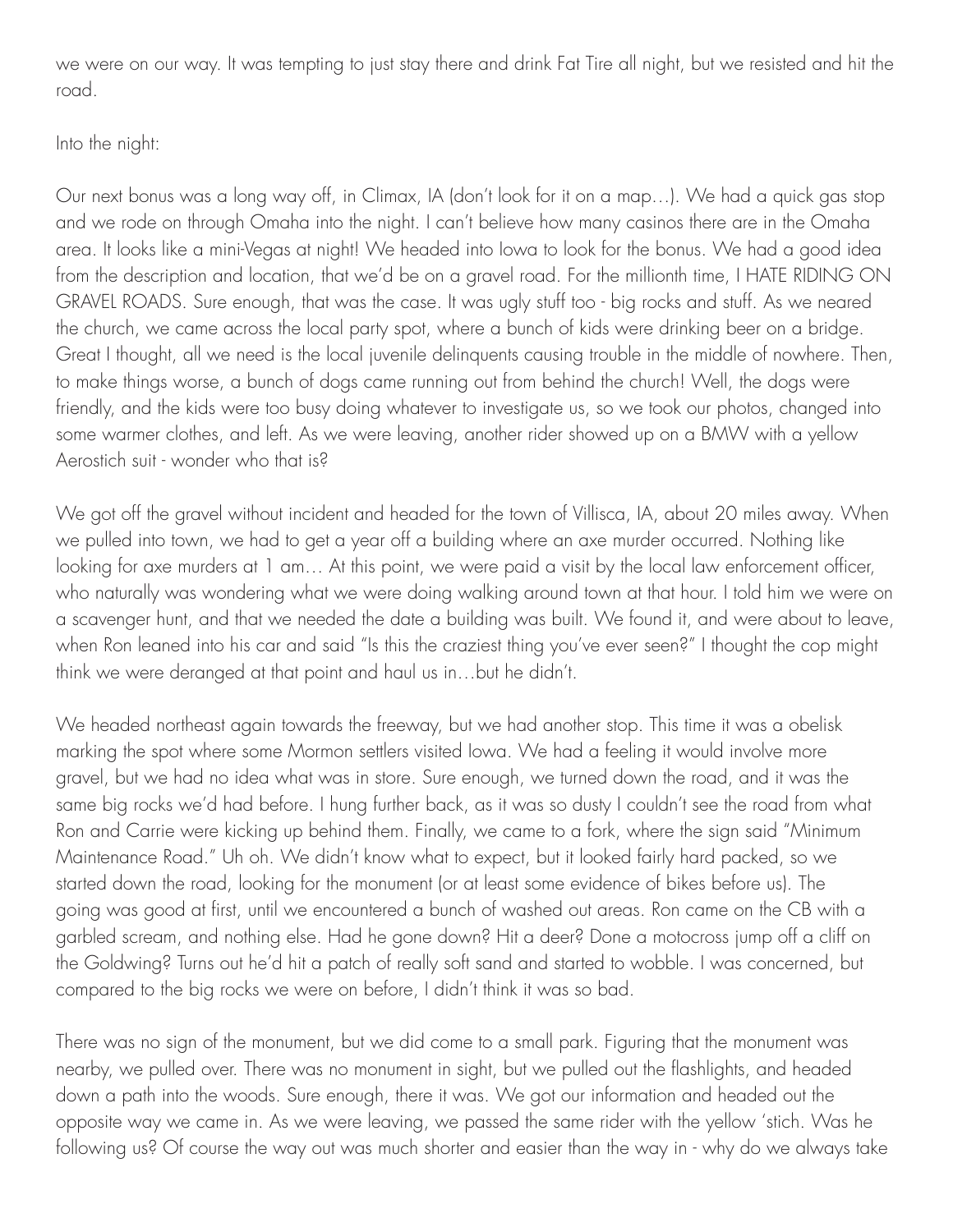the hard way?

We had one more stop before our planned sleep bonus - a town called Cumming, IA (there were a lot of sexual innuendos on the bonus list this year…) where we had to find the American Legion hall. Cumming was a really small town near Des Moines - you'd think in a town that small, it'd be easy to find something, but after driving through twice, we still didn't see it. Finally, I rode around the corner to what must have been the only street we hadn't ridden down, and there it was. We wrote down the post number, and got back on the freeway. We decided to take the sleep bonus in Ames, IA, and we pulled in around 2:20 am. After filling with gas and getting a start receipt for the sleep bonus, we checked into a motel for three hours. Boy, between this and the Alaska trip, we'd rented a lot of hotel rooms for less than four hours each. You always hear jokes about motels with "hourly rates" but I never thought I'd be involved in that sort of situation!

Heading for home:

After eating some fine convenience store food and sleeping for two hours, we got our end receipt and headed for home. We realized that we were going to have to skip some planned bonuses for time reasons, but we did stop at the grave of Alice Cooper's original guitarist Glen Buxton, where there were a number of small items left by loyal fans. After getting the inscription from the grave, we left for Minneapolis, skipping any further bonuses in Iowa. Who should be riding up with us but the man in the yellow suit, who turned out to be Conrad Eggen. Was he doing the EXACT same ride as us?

We had to make a quick pit stop when one of us (not saying who, but it wasn't me) had a nasty reaction to his Deli Express food from the night before and had to stop and use the WC at a gas station - didn't this happen two years ago - no more spicy food for you! It was there we saw Iron Butt Rally veterans Tim Conway and Marty Leir fueling up. We got back on the road and it wasn't long before they passed us on the freeway. We'd hoped to ride behind them, but their speed was a little much for us.

At a rest stop near Owatonna, Carrie came on the CB and yelled "BIG BIRD!" Thinking she was hallucinating from lack of sleep and seeing Sesame Street characters, we asked her to clarify. "Big Bird" is the name of fellow rider "Hootis'" new yellow Harley, and he was in the ditch near a rest stop. He was up and walking around, but we were concerned. The problem was, because it was a rest stop, and not an exit, we had no way to easily turn around and get back, since rest stops only exit to one side of the freeway. A driver was helping him, but we sent a text message to the rallymasters to let them know what we saw anyway. It later turned out to be a minor incident where he misjudged the ramp and was just going to drive across the grass, not knowing that there was a big hole hidden by the weeds. It busted up his bike a bit, but he was okay (and he still beat us back to Betty's and won Touring Class!)

We pulled into Minneapolis with 50 minutes to spare. We headed for Lakewood Cemetery in S. Minneapolis to find Tiny Tim's crypt (I'm not kidding). The mausoleum was locked, so we just took a photo of the building and left. Our last stop was Sexworld - an "adult" store downtown, where we picked up our 69 points (real funny guys…) and headed into Betty's accompanied by two weirdos in an orange scooter with a sidecar carrying a sign that said "Hanson's Suck!" Glad my name isn't Hanson…